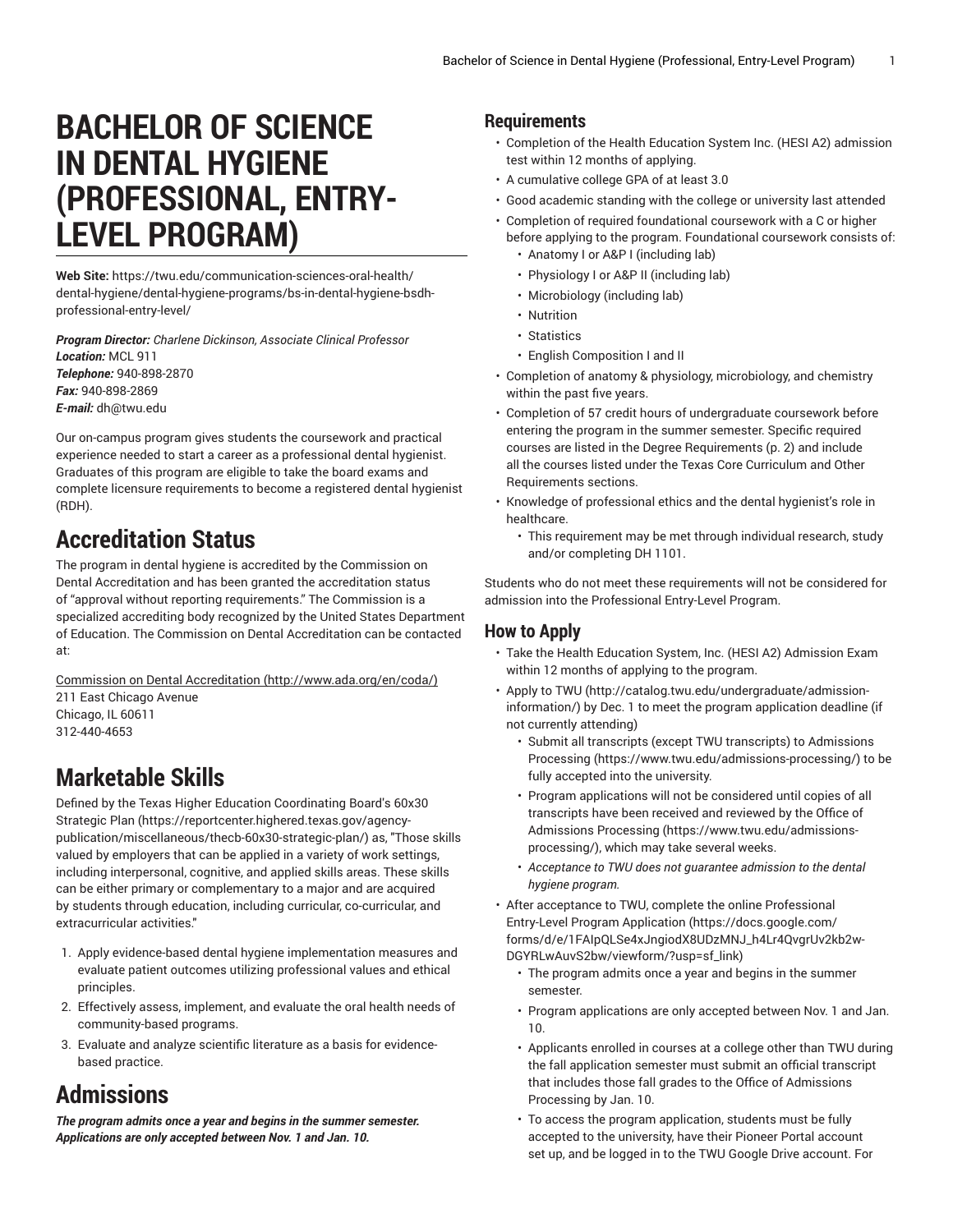technical questions, contact the TWU [Service](https://twu.edu/technology/) Desk [\(https://](https://twu.edu/technology/) [twu.edu/technology/](https://twu.edu/technology/)).

- A copy of the HESI A2 score report and the following information from college transcripts will be needed to complete the program application:
	- Course names and dates for all foundational prerequisite and Texas core curriculum courses.
	- Names of all colleges and universities previously attended and the dates attended.

#### **About the Selection Process**

- A foundational grade point average (FGPA) is computed using an applicant's grades in the foundational courses. Both the cumulative GPA and the foundational GPA will be considered in making selections, along with the HESI exam score.
	- The foundational GPA will average grades from all attempts within a specified time frame for each foundational course.
- Competitive applicants will be invited for a personal interview with a selection committee.
	- Invitation to an interview does not guarantee a place in the program but serves as part of the selection process.
	- All expenses of the interview are the responsibility of the applicant.
	- Notification of interview invitation will be made by mid-February.
	- Knowledge of the role that professional dental hygienists play in healthcare, specifically oral healthcare, and awareness of the professional code of ethics of dental hygiene are critical during the interview process. Information regarding the professional code of ethics of dental hygiene can be located here: [American](http://www.adha.org/resources-docs/7611_Bylaws_and_Code_of_Ethics.pdf) Dental [Hygienists'](http://www.adha.org/resources-docs/7611_Bylaws_and_Code_of_Ethics.pdf) Code of Ethics [\(http://www.adha.org/](http://www.adha.org/resources-docs/7611_Bylaws_and_Code_of_Ethics.pdf) [resources-docs/7611\\_Bylaws\\_and\\_Code\\_of\\_Ethics.pdf\)](http://www.adha.org/resources-docs/7611_Bylaws_and_Code_of_Ethics.pdf).
- All required core and prerequisite courses must be completed prior to entry into the program in the summer semester.

*Note: Selected students join a cohort for the professional-entry program, starting in the summer.*

### <span id="page-1-0"></span>**Degree Requirements**

**Total Semester Credit Hours (SCH):** 121

**Major:** 63 SCH

**Program Code:** DENTHYGNENTRY.BS **CIP Code:** 51.0602.00

### **Texas Core Curriculum**

| Code                            | <b>Title</b>                                         | <b>SCHs</b> |
|---------------------------------|------------------------------------------------------|-------------|
| <b>ENG 1013</b>                 | Composition I                                        | 3           |
| <b>ENG 1023</b>                 | <b>Composition II</b>                                | 3           |
| <b>Mathematics</b>              |                                                      | 3           |
| Life & Physical Sciences        |                                                      |             |
| Language, Philosophy, & Culture |                                                      |             |
| <b>Creative Arts</b>            |                                                      | 3           |
| <b>HIST 1013</b>                | History of the United States, 1492-1865              | 3           |
| <b>HIST 1023</b>                | History of the United States, 1865 to the<br>Present | 3           |
| <b>POLS 2013</b>                | <b>U.S. National Government</b>                      | 3           |
| <b>POLS 2023</b>                | <b>Texas Government</b>                              | 3           |
| Social & Behavioral Sciences    |                                                      |             |

| CAO: Women's Studies                             |  |
|--------------------------------------------------|--|
| CAO: First Year Seminar, Wellness or Mathematics |  |
| Total SCHs                                       |  |

### **Courses Required for Major**

| Code              | <b>Title</b>                                           | <b>SCHs</b>    |
|-------------------|--------------------------------------------------------|----------------|
| DH 3112           | Periodontology I                                       | 2              |
| DH 3221           | <b>Risk Assessment and Preventive Dentistry</b><br>Lab | $\mathbf{1}$   |
| DH 3222           | <b>Risk Assessment and Preventive Dentistry</b>        | $\overline{2}$ |
| DH 3312           | <b>Professionalism and Ethics</b>                      | $\overline{2}$ |
| DH 3323           | Orofacial Biology                                      | 3              |
| DH 3341           | Orofacial Biology Lab                                  | $\mathbf{1}$   |
| DH 3401           | Preclinical Dental Hygiene I Theory                    | 1              |
| DH 3402           | Preclinical Dental Hygiene I Practice                  | $\overline{2}$ |
| DH 3413           | Clinical Dental Hygiene Theory and Practice            | 3              |
| DH 3431           | <b>Oral Radiology Lab</b>                              | $\mathbf{1}$   |
| DH 3433           | Oral Radiology                                         | 3              |
| DH 3502           | Dental Hygiene II                                      | $\overline{2}$ |
| DH 3511           | Clinical Dental Hygiene II Theory                      | $\mathbf{1}$   |
| DH 3512           | Clinical Dental Hygiene II Practice                    | $\overline{2}$ |
| DH 3542           | Pharmacology for the Dental Hygienist                  | 2              |
| DH 4301           | Clinical Dental Hygiene III Theory                     | $\mathbf{1}$   |
| DH 4303           | Clinical Dental Hygiene III Practice                   | 3              |
| DH 4313           | <b>Community Oral Health</b>                           | 3              |
| DH 4341           | Periodontology II Lab                                  | 1              |
| DH 4342           | Periodontal Disease II                                 | $\overline{2}$ |
| DH 4412           | Dental Hygiene III                                     | $\overline{2}$ |
| DH 4431           | <b>Community Oral Health Practicum</b>                 | $\mathbf{1}$   |
| DH 4443           | Dental Hygiene Care for Special Needs                  | 3              |
| DH 4451           | <b>Dental Materials</b>                                | $\mathbf{1}$   |
| DH 4461           | Dental Materials Lab                                   | 1              |
| DH 4513           | Alternative Dental Hygiene Practice                    | 3              |
| DH 4533           | Oral Health Worldview                                  | 3              |
| DH 4551           | Senior Seminar                                         | $\mathbf{1}$   |
| DH 4561           | Clinical Dental Hygiene IV Theory                      | 1              |
| DH 4563           | Clinical Dental Hygiene IV Practice                    | 3              |
| DH 4713           | Applied Evidence-based Research                        | 3              |
| DH 4723           | <b>General and Oral Pathology</b>                      | 3              |
| <b>Total SCHs</b> |                                                        | 63             |

#### **Departmental Requirements**

| Code                     | Title                                                                                                    | <b>SCHs</b> |
|--------------------------|----------------------------------------------------------------------------------------------------------|-------------|
| BACT 1003<br>& BACT 1001 | Microbiology<br>and Microbiology Laboratory (may be applied<br>from core; grade of C or higher required) | 4           |
|                          | Any introductory level or higher chemistry lecture course                                                | 3           |
|                          | Any introductory level or higher chemistry laboratory course                                             |             |
| <b>MATH 1703</b>         | Elementary Statistics I (may be applied from<br>core; grade of C or higher required)                     | 3           |
| <b>NFS 2323</b>          | Introduction to Nutrition (grade of C or higher<br>required)                                             | 3           |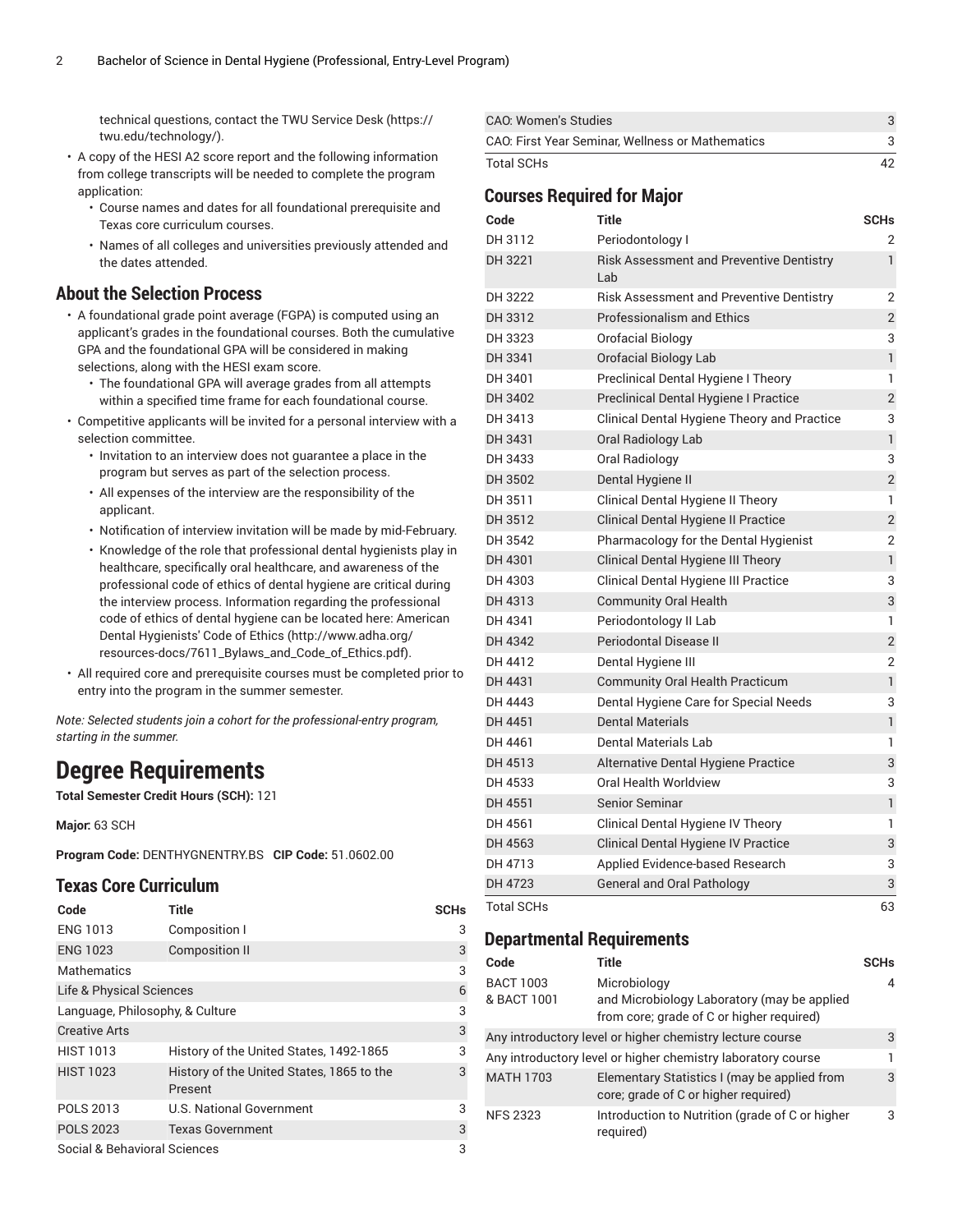| <b>Total SCHs</b>        |                                                                                                                                                        | 28 |
|--------------------------|--------------------------------------------------------------------------------------------------------------------------------------------------------|----|
| or SOCI 1013             | <b>Introductory Sociology</b>                                                                                                                          |    |
| <b>SOCI 1413</b>         | Culture, Inequality, and Self (may be applied<br>from core)                                                                                            | 3  |
| <b>PSY 1013</b>          | Introduction to General Psychology (may be<br>applied from core)                                                                                       | 3  |
| ZOOL 2023<br>& ZOOL 2021 | Human Anatomy and Physiology II<br>and Human Anatomy and Physiology II<br>Laboratory (grade of C or higher required)                                   | 4  |
| ZOOL 2013<br>& ZOOL 2011 | <b>Human Anatomy and Physiology I</b><br>and Human Anatomy and Physiology I<br>Laboratory (may be applied from core; grade<br>of C or higher required) | 4  |

### **Retention Criteria**

Students must meet all of the following requirements in order to continue in the program.

- A minimum grade of C is required for all dental hygiene courses. No credit will be awarded toward the major for a grade of D or F.
- Students receiving a grade of D or F in a course will be placed on academic probation and must retake the course and earn a grade of C or better in order to graduate from the Dental Hygiene program. Students earning two grades lower than a C, whether in the same course or different courses, will be dismissed from the program.
- Students must maintain professional and academic integrity at all times and must abide by the **Texas State Board of Dental Examiners ethics policy and the American Dental Hygienists' Association Standards for Clinical Dental Hygiene Practice**, university, college, department, and program codes of ethics/conduct and policies and procedures while in the program. Any act deemed unethical or unprofessional by the Promotion Committee may result in sanctions for the student including academic probation or dismissal from the program.
- **Immunizations:** Students must submit documentation showing that all required immunizations are current to Student Health [Services](https://www.twu.edu/student-health-services/immunization-compliance/) ([https://www.twu.edu/student-health-services/immunization](https://www.twu.edu/student-health-services/immunization-compliance/)[compliance/](https://www.twu.edu/student-health-services/immunization-compliance/)) at TWU. Immunizations must also remain current throughout enrollment. Without immunizations, students will not be able to participate in required externships, clinical rotations or client interactions on campus.
- **Background check:** Before beginning the dental hygiene program a criminal background check is required. The background checks are conducted by a third party at the student's expense. In addition, some externships and clinical rotation sites require additional background checks that students are responsible to complete at their expense. Inability to participate in clinical experiences will hinder or preclude a student from either entering into or continuing in the program.
	- Students who have had a conviction or deferred adjudication for a felony or misdemeanor offense (not a traffic ticket) should contact the [dental](http://www.tsbde.texas.gov/) board (<http://www.tsbde.texas.gov/>) to determine whether or not they will be eligible for licensure. Also note that the Texas State Board of Dental Examiners requires naturalization papers, driver's license, or passport in order to apply for dental hygiene licensure.
- **Drug Screening:** A drug screening is required before beginning the program. Most externships and all clinical rotation sites also require drug screenings. Drug screening is facilitated through TWU Student Health Services at the student's expense. Any student with a nonnegative drug screen result or any student who refuses the test will

not be admitted into the dental hygiene program or will be dismissed from the program if enrolled.

### **Recommended Plan of Study**

| <b>First Year</b>                   |                                                                |                                |             |
|-------------------------------------|----------------------------------------------------------------|--------------------------------|-------------|
| Fall                                |                                                                | <b>TCCN</b>                    | <b>SCHs</b> |
| <b>ENG 1013</b>                     | <b>Composition I</b>                                           | <b>ENGL 1301</b>               | 3           |
| <b>MATH 1703</b>                    | <b>Elementary Statistics I</b>                                 | MATH 1342                      | 3           |
| ZOOL 2013                           | Human Anatomy and Physiology I                                 | <b>BIOL 2401</b>               | 4           |
|                                     | & ZOOL 2011 and Human Anatomy and                              | & BIOL 2101                    |             |
|                                     | Physiology I Laboratory                                        |                                |             |
|                                     | <b>Wellness or Mathematics CAO Core</b>                        |                                | 2           |
| <b>UNIV 1231</b>                    | Learning Frameworks: The First Year EDUC 1100,                 |                                | 1           |
|                                     | Experience                                                     | EDUC 1200,<br><b>EDUC 1300</b> |             |
|                                     | <b>SCHs</b>                                                    |                                | 13          |
| <b>Spring</b>                       |                                                                | <b>TCCN</b>                    |             |
| PSY 1013                            | Introduction to General Psychology                             | <b>PSYC 2301</b>               | 3           |
| <b>SOCI 1413</b>                    | Culture, Inequality, and Self                                  |                                | 3           |
| <b>ENG 1023</b>                     | <b>Composition II</b>                                          | <b>ENGL 1302</b>               | 3           |
| <b>HIST 1013</b>                    | History of the United States,                                  | <b>HIST 1301</b>               | 3           |
|                                     | 1492-1865                                                      |                                |             |
| <b>BACT 1003</b>                    | Microbiology                                                   | <b>BIOL 2420</b>               | 4           |
|                                     | & BACT 1001 and Microbiology Laboratory                        | & BIOL 2120                    |             |
|                                     | <b>SCH<sub>s</sub></b>                                         |                                | 16          |
| <b>Second Year</b>                  |                                                                |                                |             |
| Fall                                |                                                                | <b>TCCN</b>                    |             |
| ZOOL 2023                           | Human Anatomy and Physiology II                                | <b>BIOL 2402</b>               | 4           |
|                                     | & ZOOL 2021 and Human Anatomy and                              | & BIOL 2102                    |             |
|                                     | Physiology II Laboratory                                       |                                |             |
| <b>NFS 2323</b>                     | Introduction to Nutrition                                      | <b>BIOL 1322</b>               | 3           |
| POLS 2013                           | <b>U.S. National Government</b>                                | GOVT 2305                      | 3           |
| <b>HIST 1023</b>                    | History of the United States, 1865 to HIST 1302<br>the Present |                                | 3           |
|                                     | <b>SCHs</b>                                                    |                                | 13          |
| <b>Spring</b>                       |                                                                | <b>TCCN</b>                    |             |
| <b>CHEM 1013</b>                    | <b>Introductory Chemistry</b>                                  | <b>CHEM 1305</b>               | 4           |
|                                     | & CHEM 1011 and Introductory Chemistry                         | & CHEM 1106                    |             |
|                                     | Laboratory                                                     |                                |             |
| <b>POLS 2023</b>                    | <b>Texas Government</b>                                        | GOVT 2306                      | 3           |
| Language, Philosophy & Culture Core |                                                                | 3                              |             |
| <b>Creative Arts Core</b>           |                                                                |                                | 3           |
| CAO: Women's Studies                |                                                                |                                | 3           |
|                                     | <b>SCHs</b>                                                    |                                | 16          |
| <b>Summer</b>                       |                                                                | <b>TCCN</b>                    |             |
| DH 3323                             | Orofacial Biology                                              |                                | 3           |
| DH 3341                             | Orofacial Biology Lab                                          |                                | 1           |
| DH 3312                             | <b>Professionalism and Ethics</b>                              |                                | 2           |
|                                     | <b>SCHs</b>                                                    |                                | 6           |
| <b>Third Year</b>                   |                                                                |                                |             |
| Fall                                |                                                                | <b>TCCN</b>                    |             |
| DH 3112                             | Periodontology I                                               |                                | 2           |
| DH 3401                             | Preclinical Dental Hygiene I Theory                            |                                | 1           |
| DH 3402                             | Preclinical Dental Hygiene I Practice                          |                                | 2           |